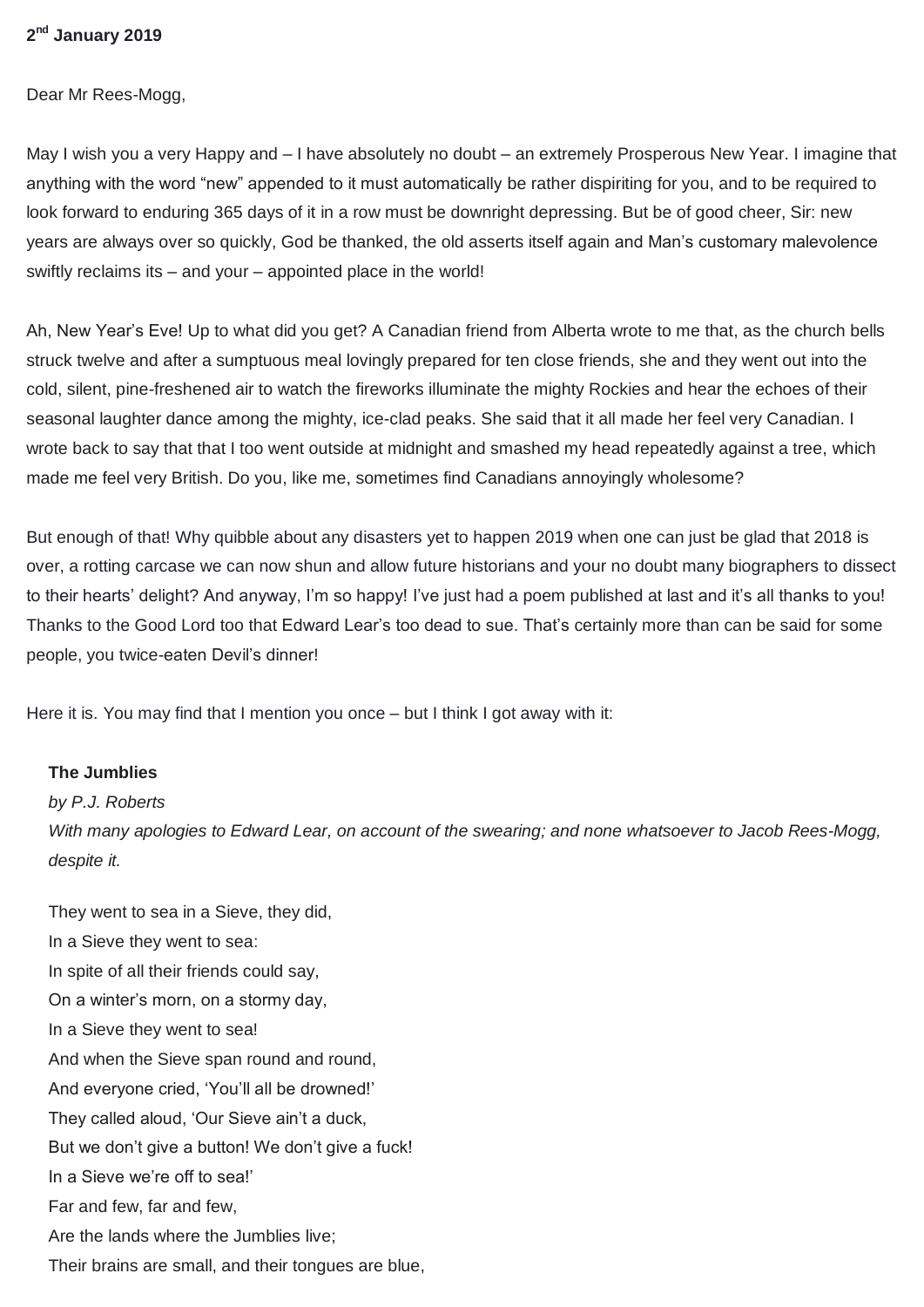And they went to sea in a Sieve.

They sailed away in a Sieve, they did, In that Sieve they sailed so slow, With only a beautiful Union Jack Tied upside-down with their cack-handed knack, And so small that their Sieve wouldn't go; And every one said, who saw the winds blow, 'O won't they be soon upset, you know! For the sky is so dark and that Sieve is a slum, And happen what may, it's so blatantly dumb In a Sieve to sail so slow!' Far and few, far and few, Are the lands where the Jumblies live; Their brains are small, and their tongues are blue, And they went to sea in a Sieve.

The water it soon came in, it did, The water it soon came in; So to keep them dry they wrapped their feet In The Daily Mail all folded neat, And they fastened it down with a pin. And they passed each night more and more on the piss, And each of them screamed, 'Who to blame now for this? Though the sky be dark, and the voyage be long, Yet we never can think we were rash or wrong, So it must be the Muslims or ... er ... um ... yes, the Swiss! Far and few, far and few, Are the lands where the Jumblies live; Their brains are small, and their tongues are blue, And they went to sea in a Sieve.

And all night long they sailed away; And when the sun went down, They drunkenly warbled a lunatic's song To the echoing sound of a funeral gong, And never their spirits sank down! 'O Jacob Rees-Mogg! How happy we are, That we live in a sieve and we are what we are, While all night long in the moonlight pale, We sink away with a flag for a sail, In the stench of our effluent brown!' Far and few, far and few,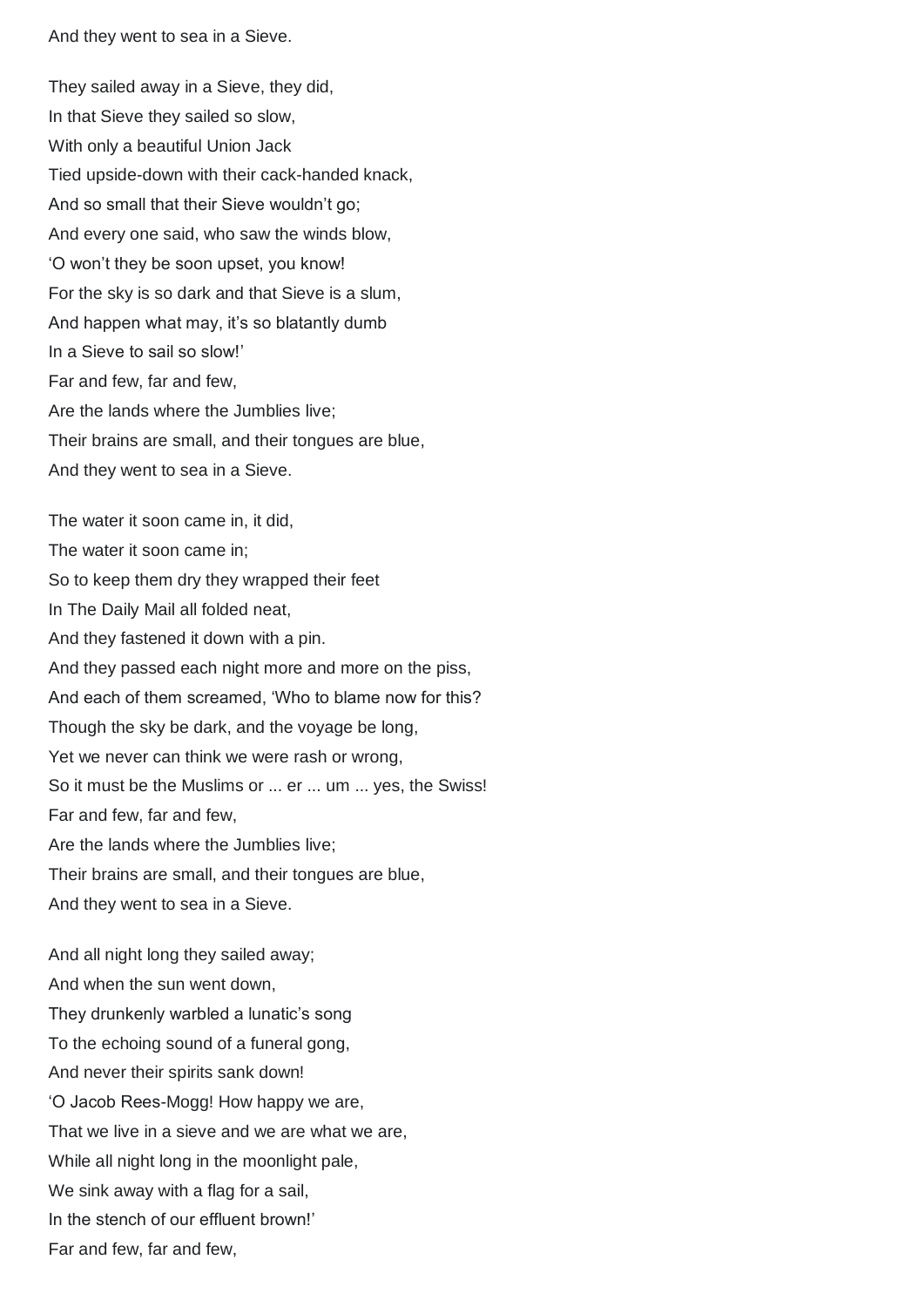Are the lands where the Jumblies live; Their brains are small, and their hands are blue, And they went to sea in a Sieve.

They sailed o'er the Western Sea, they did, For the land where the Money Tree grows. But they took with them nowt but a Horse and a Cart, And many such things (as much use as a Fart), And they gained but a Luminous Nose. For they'd mortgaged their House, and they'd sold their In-laws: And they'd shared out stale memories of football and wars, Over forty bottles of what came to hand, And a packet of Doritos. Far and few, far and few, Are the lands where the Jumblies live; Their brains are small, and their tongues are blue, And they went to sea in a Sieve.

And in twenty years they all came back, In twenty years or more, And everyone said, 'How small they've grown!' For they've been to the States, and the Horrible Zone, And they've seen the American maw!' But they drank to their health, and gave them a feast Of mussels from Belgium and fruits from the East; And everyone said, 'As long as we live, We never will go off to sea in a Sieve,— But just dance by it forever more!'

Oh far and few, far and few, Are the lands where the Jumblies lived; For their brains were so small that their tongues fell out, And they sold their souls for a Sieve.

Anyway, let's get back to business. One of the things that most caught my eye between Christmas and New Year – what a sensibly discreet time to launch it, by the way! – was the Government's plan requiring EU citizens who have lived in the UK for more than five years to apply and pay for "settled status" after March 2020 unless, like the illfated and thoroughly done-over 'Windrush Generation', they can provide documents to prove they already have it. Adults will have to pay £65 each and kids £32.50. Since many of them clog up the jobs we won't do – or, let's face it and even more frighteningly, we can't do – I don't imagine the plan will bother you all that much, at least until, Mrs May drops it like the rest of her biannual cast-iron pledges. Assuming Her Majesty's newly-designated vassals pay up, of course (and I suspect we haven't an end of that one: I bloody wouldn't!), you may even be glad that a few hundred million quid will be available to plug some of the holes in the UK's dreadful public services or, better still,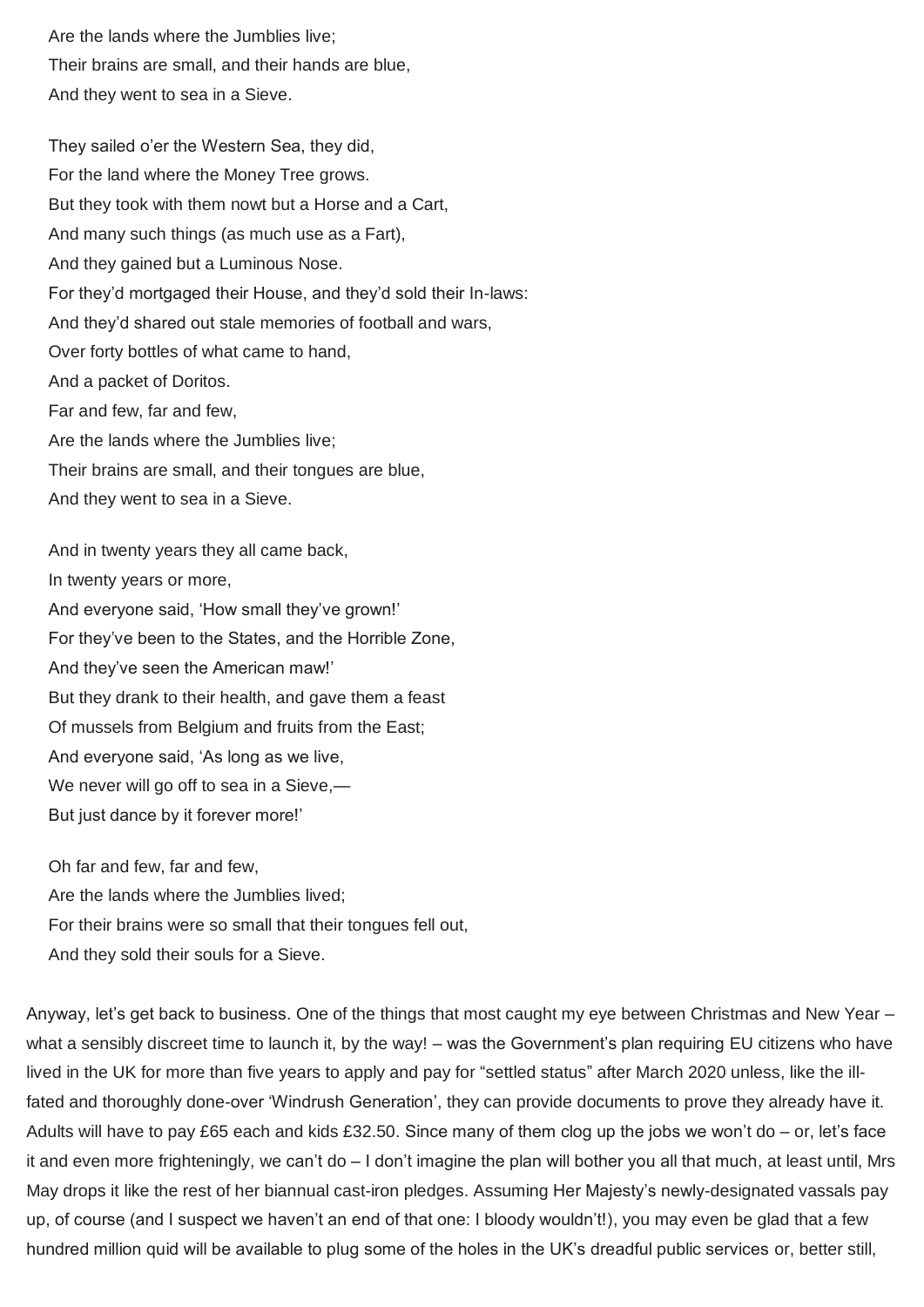hand out in trickle-down corporate tax give-aways (delete as appropriate). Truth be told, I don't know your views about this little swindle and I'm not going to complicate my life or yours any further by asking you for them, but I imagine we both agree that the Prime Minister would try to justify fleecing foreigners as "delivering what the people voted for" or some similar resolute-sounding but infinitely negotiable – piece of verbal posturing. Remember what I said about trusting people who insist on pronouncing every single consonant? How anyone can manage to run a country while doing it just defeats me: it's a full-time bloody job. Remembering to pronounce every consonant, I mean. Sod the country.

In saying this, Mrs May would be wrong, of course. The Home Office's new system is *not* what "the people voted for". On 1st June 2016, Vote Leave, the official Leave campaign, posted on its website a statement by Michael Gove, Boris Johnson, Priti Patel and that strange (though not stupid) woman Gisela Stuart – who I imagine is your favourite German since the exemplary left-footed monarchist Franz von Papen not only smoothed Adolf Hitler's path to the chancellorship but within months had convinced the Pope to turn a blind eye to a whole bunch of other little shenanigans too.

Vote Leave's statement, its consonants all rigidly and most Gove-ishly nailed in place, was soothingly entitled 'Restoring public trust in immigration policy – a points-based non-discriminatory immigration system.' Among other things it said,

*There will be no change for EU citizens already lawfully resident in the UK. These EU citizens will automatically be granted indefinite leave to remain in the UK and will be treated no less favourably than they are at present.*

Ah. So let's get this right. There was nothing in it about resident EU citizens having to apply to settle here, which implies possible refusal, for indefinite residence "will automatically be granted". And there was nothing about them having to pay for the privilege of continuing to benefit our nation through their expertise and their hard work – or about another little matter I'll come to in a minute.

But what has this got to do with you, Mr Rees-Mogg? You who can otherwise bide your time while the Government drags our country so far down with it so that you may all the more easily make it yours? Well, a month ago – on 3<sup>rd</sup> December – your excellent chain-mail codpiece Leave Means Leave posted a video on its Twitter page. It showed you rather smugly "grilling" the latest Brexit Secretary Stephen Barclay – who, when I last looked, was still there! – about the "backstop" appended to the Prime Minister's hard-fought Brexit deal with the EU. With that haughtily polite and understated menace that public schools so effortlessly inculcate in their little charges, you stated this rhetorical question:

"When previously has the UK allowed for taxation without representation?"

I'll tell you when: on Thursday  $8<sup>th</sup>$  June 2017 in the UK's last general election and, a year before that on Thursday 23rd June 2016 in the European Union Referendum! Millions of EU citizens in the UK who have paid taxes to the UK Treasury, many for decades, were not allowed to vote in either poll. Without which, by the way, you wouldn't